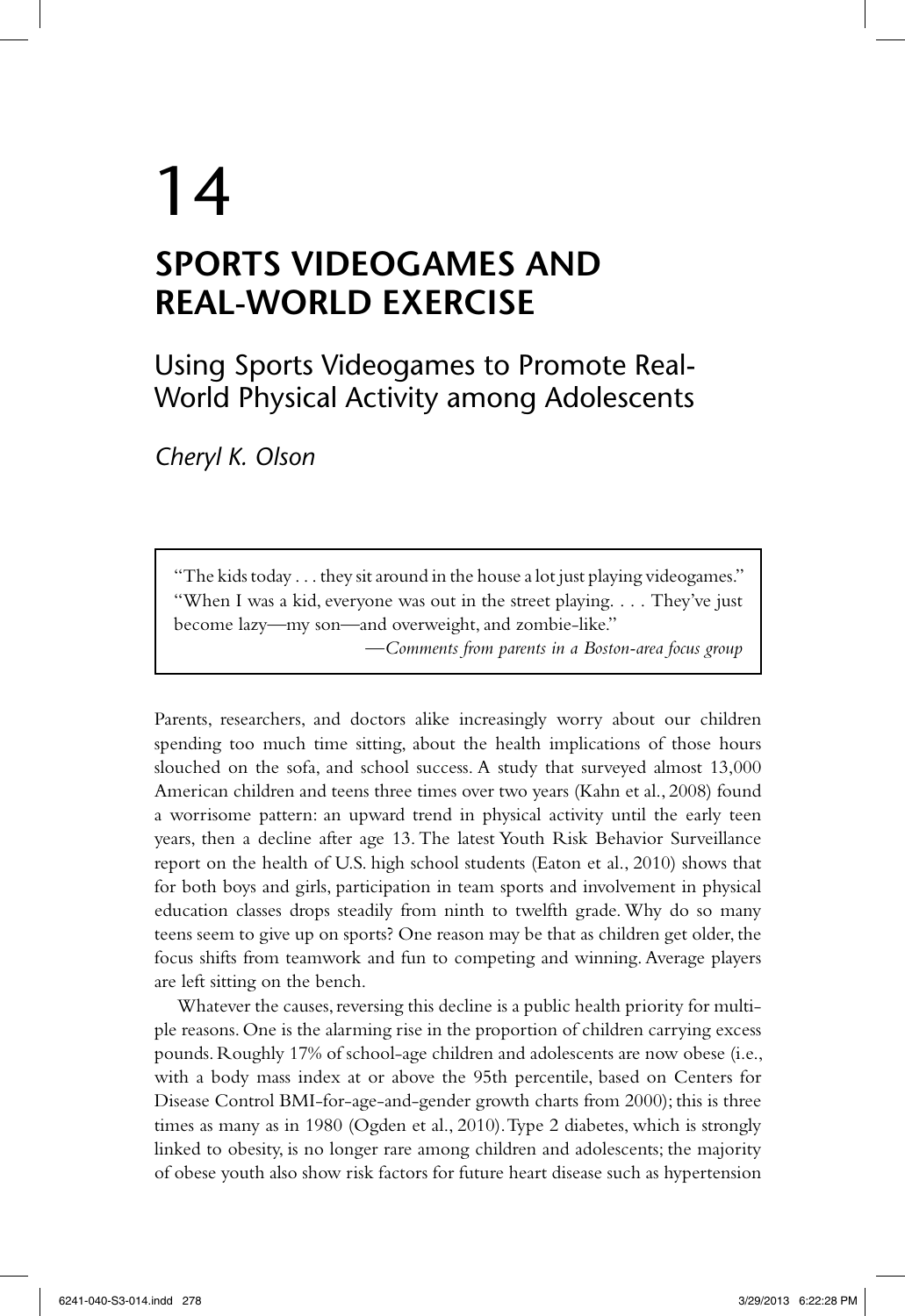and high cholesterol levels (Bell et al., 2011). These statistics drive health researchers to focus on the potential of physical activity to prevent or reverse obesity, although research findings are mixed on whether exercise by itself can make a substantial difference (Waters et al., 2011).

However, it's increasingly clear that lack of exercise in itself is a major risk factor for many modern causes of disability and death, from cancer, stroke, and dementia to falls, heart attacks, and fractures (Weiler, Stamatakis, & Blair, 2010). Exercise offers myriad benefits, and can improve health and reduce mortality even if no weight is lost.

## **Exercise: What's in it for Kids?**

A review of 850 articles by Strong et al. (2005) found multiple short-term pluses for children from exercise, ranging from reduced risk factors for cardiovascular disease and Type 2 diabetes and healthier bones, to higher school grades and test scores. In a national survey of college students (Taliaferro et al., 2008), weekly exercise was linked to a lower risk of depression, hopelessness, and suicidal behavior.

Another non-obvious benefit of moderate to vigorous exercise is its effects on what's called "executive function": basically, the thought processes that organize and control goal-directed actions (Best, 2010). Executive function is linked to measures of academic achievement as well as to factors known to affect school success, such as the ability to pay attention and to manage emotions. There seem to be additional benefits from game-oriented exercise (such as team sports) that challenges players physically and mentally; they involve strategy, coordinating play with others, complex physical movements, and adapting to constantly changing demands.

In sum, finding ways to create and maintain the habit of physical activity has tremendous implications for individual and public health.

## **So Our Kids Sit Too Much: Are Videogames to Blame?**

Many parents worry that videogames steal time from other activities, especially the kind of outdoor play fondly recalled from their own childhoods (Kutner et al., 2008). "Screen time" has lately become a catchphrase in studies on children's media; the term lumps together all time spent with computers, television, and other electronic screens. Some researchers, concerned that hours sitting in front of screens is unhealthy and promotes obesity, have called for reductions in children's screen time. In fact, a recent review found 33 studies of programs meant to reduce screen time (Maniccia et al., 2011).

However, this concern does not seem to be supported by recent research, including those studies that single out video and computer games. A 2004 metaanalysis (a study of studies) by Marshall, Biddle, Gorely, Cameron, and Murdey looked at relationships between television and video/computer game use, body fat, and physical activity in youth aged 3 to 18. Only 6 of 30 studies focused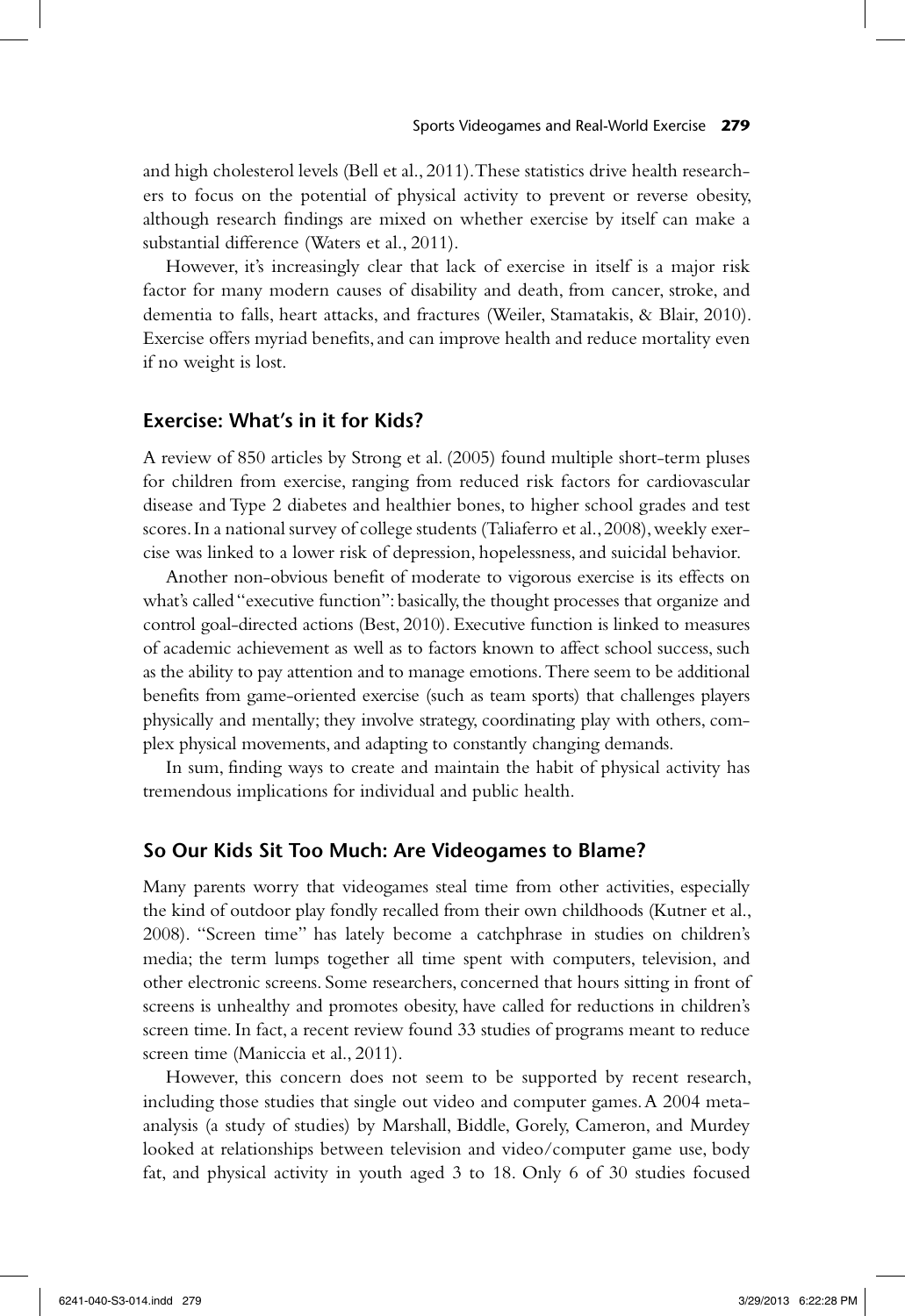on video/computer games. Based on the confidence interval for the sampleweighted effect size, the authors concluded there was probably no relationship between electronic game use and body fat in the population. A four-year longitudinal study of over 10,000 children aged 10–15 ( Taveras et al., 2007 ) failed to find a link between year-to-year changes in hours of television viewing and leisure-time physical activity, suggesting that these are "separate constructs, not functional opposites."

In short, videogames don't seem to undermine or replace exercise. Is there any evidence that they might actually *promote* physical activity? Let's look first at videogames that force players to get up and move.

## **Can Videogames Be Part of the Getting-Kids-Moving Solution?**

In recent years, dozens of studies have looked at the potential for games that demand physical movement—a.k.a. exergames—to reduce sitting time and burn calories. Technological advances now make possible a wide variety of exergames (from dancing to boxing) that attract both boys and girls. Some have been shown to appeal to overweight as well as normal-weight youth (Sallis, 2011). This is noteworthy, because exercise can be uncomfortable or embarrassing for children burdened with extra weight. Several recent reviews of research on use of active videogames by children or adolescents (Biddiss and Irwin, 2010; Rees et al., 2006; Mark et al., 2008) concluded that active games can indeed create measurable physiological effects, such as increased heart rate and oxygen consumption, linked to better health. Active games such as *Dance Dance Revolution* are even being added to school physical education classes ( Staiano and Calvert, 2011 ). This led Ballas  $(2010)$  to suggest that videogames ought to have exercise ratings, based on average calories burned per hour, to help parents choose games that might benefit their children's health.

However, it's not yet clear whether exergames can promote exercise participation over the long term, or in outside structured settings such as gym class. A study by Baranowski and colleagues (2012) tried to assess the effects of exergames in a natural game-play environment. Children ages 9 to 12, of normal weight or overweight, were given a Wii console and a game of their choice (plus an appropriate controller) from a set of five active games, including titles such as *Wii Fit Plus* (Nintendo, 2009), *Wii Sports* (Nintendo, 2006), and *Dance Dance Revolution Hottest Party 3* (Konami, 2009). Trying to simulate a normal home play situation as much as possible, the researchers provided no instruction on how or when to play the games. Also, children could play other games on the Wii if they wished. A second, control group of children also got Wiis, but were only offered non-active games. During the 13-week experiment, researchers measured children's activity twice, for a week at a time, using an accelerometer attached to an elastic belt. At the end of the study, the researchers concluded that having access to active Wii games did not lead to higher levels of physical activity.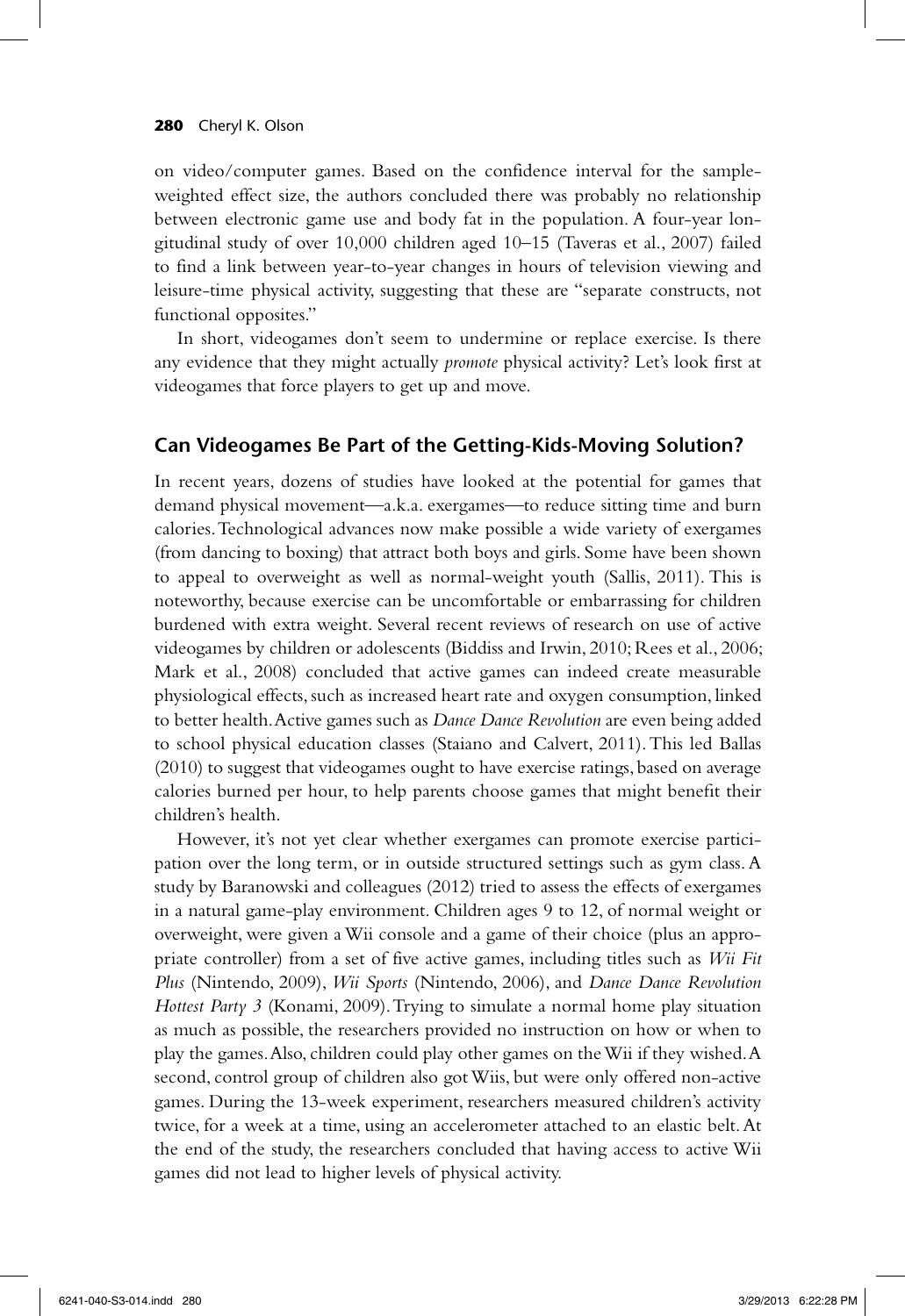Why didn't access to exergames lead to more exercise? There are several possible explanations. First, there was "cross-contamination" between the experimental and control group: in other words, it turned out that children in both groups played active and non-active games. Another factor is the lack of explicit instructions on how to play the new games (which helped promote exercise in other studies). The researchers also noted that none of the active games had a narrative or story that might potentially have motivated children to spend more time or effort on the exergames.

Other issues that may have affected children's use of the active games came up during post-study interviews. When asked what they didn't like about the games, children mentioned not understanding what a game character was saying, being yelled at by a competitor character, finding the game too hard, or simply "not having someone to play with." This last factor may be especially important. Children often learn to play a new game from a friend or sibling, and most view gaming as a social activity (Olson, Kutner, & Warner, 2008). This may explain why a study by Chinet al.  $(2008)$  found that children were more likely to stick with exergaming when assigned to multiplayer dancing games at a sports center versus only home-based use.

These studies imply that we ought to look more closely at factors that motivate a child to try and to stick with a new videogame, and with active games in particular. The potential of exergames might be unleashed with the help of good stories, options for collaboration and competition, and evolving technologies that support more complex movements and put games into homes, schools, clubs and on the streets.

But to get the greatest health boost from videogames, we also need games that will motivate exercise even after the console, computer, or phone is turned off. Can we design videogames in ways that will strengthen those motivating elements and overcome some of the emotional and practical obstacles that block a child's path to fitness? One place to start is by looking at videogames that we *know* are motivating, based on the fact that millions of young people choose to play them every day.

# **Beyond "Exergames": Could Existing Sports Videogames Be the Coaches and Cheerleaders That Get Children Moving?**

"When I play videogames . . . sometimes I can learn from it. Like basketball, if I see someone in the game like, shoot a three pointer and make it in perfectly, I would want to practice my three pointers until I can be just like that." — Focus group comment from a 13-year-old boy

One recent review of the potential for video games to fight obesity (Guy, Ratzki-Leewing, & Gwadry-Sridhar, 2011) concluded that we ought to study whether exergames could serve as a gateway into organized sports. The idea was that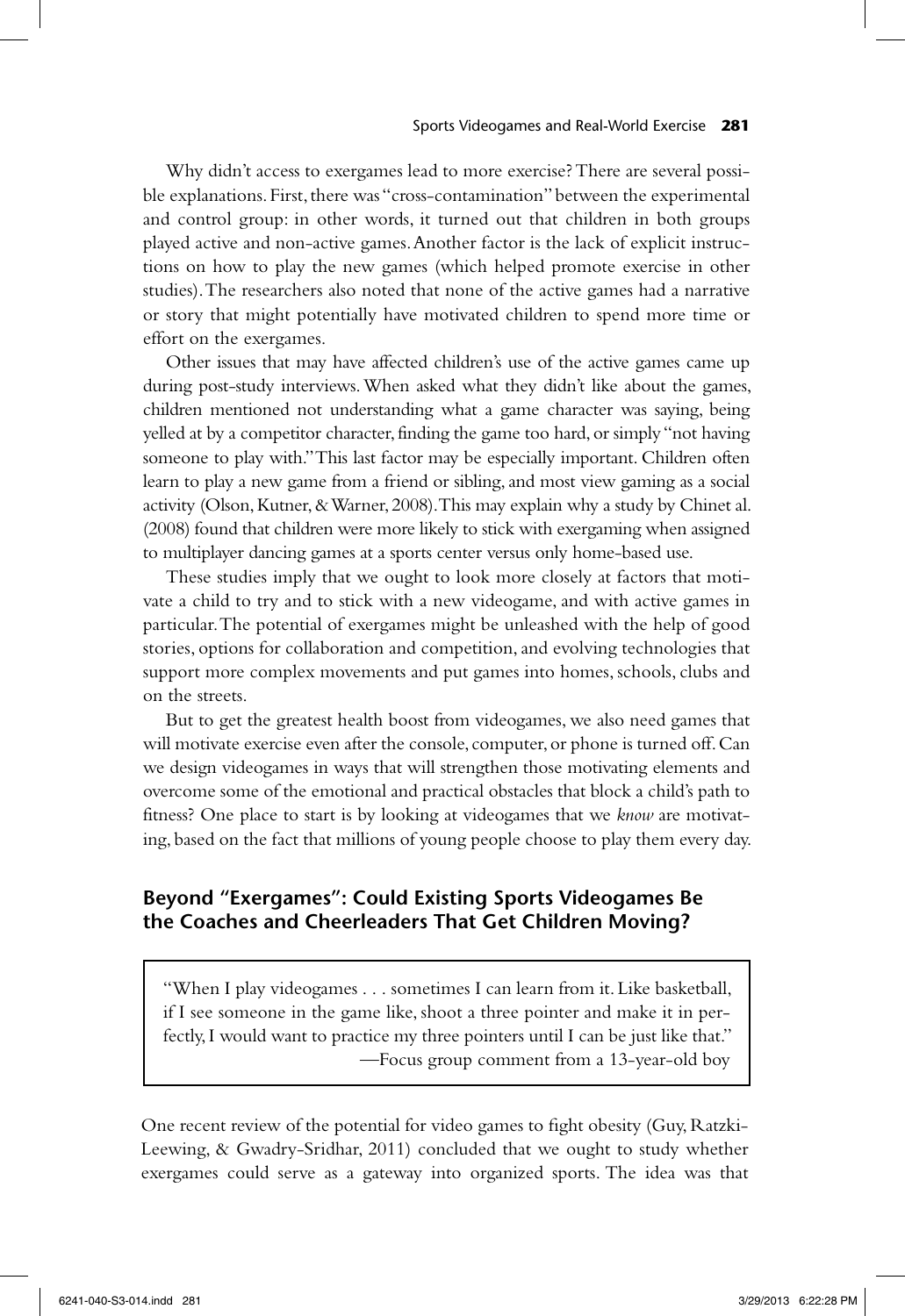exergames could increase self-efficacy (confidence in sports skills) and feelings of empowerment, and expose children to "the rules and play of sports activities."

Could we use commercially available videogames to model and trigger realworld exercise? In the rest of this chapter, I'll describe some promising qualitative and quantitative research findings, making the case that widely available, realistic sports games may have a role in promoting real-world physical activity. Here, a "realistic" sports videogame is one that mimics aspects of individual or team sports (tennis, basketball) or other skill-based physical activities (skateboarding, dancing) that young people might watch or practice in their everyday lives. Some games allow players to act as a coach, developing strategies for their virtual teams—often based on real teams and actual statistics—to execute. Others put the player directly in the action, practicing moves similar to those in the real-life sport.

One great advantage of commercially available sports videogames is their wide availability; most families with game consoles already own sports games. According to the Entertainment Software Association (2011), sports videogames are second only to the "action" genre in popularity. In 2010, sports videogames (ones related to real-world sports, excluding dancing and fighting games) accounted for 16.3% of units sold (excluding computer games). Six of the top 20 videogames were sports or rhythm games, including *Madden NFL 11, Wii Fit Plus, Just Dance 2* (Ubisoft), and *NBA 2K11* (2K Games) (ESA, 2011). The few questions on game content in the Kaiser Family Foundation study support the popularity of sports videogames among youth; two-thirds of participants (64%) had played *Wii Sports*  or *Wii Play* at least once, and 47% had played a *Madden NFL* (realistic football) game (Rideout, Foehr, & Roberts, 2010).

# **Is There Any Evidence That Videogames Can Support Real-World Sports?**

This is a hard question to answer. Few studies have looked for any relationship between videogames and real-world exercise, and those few tend to focus on whether videogames displace exercise—on the assumption that videogames breed "couch potatoes." A national survey of youth aged 8 to 18 by the Kaiser Family Foundation (Rideout, Foehr, & Roberts, 2010) nixed that assumption, finding no relationship between time spent with electronic media and time devoted to physical activity (e.g., sports, dancing, or going to a gym).

Similarly, a survey of 392 British college undergraduates, followed by individual interviews with 16 of those students (Crawford, 2005) found no evidence that playing digital games reduced sports participation. However, Crawford did find that sports videogames were the most popular genre among male students, and that sports videogames appeared to increase interest in and knowledge about sports.

An intriguing analysis of data collected for the U.S. National Longitudinal Study of Adolescent Health ( Nelson and Gordon-Larsen, 2006 ) hints that videogame play could be compatible with, or perhaps even supportive of, real-world exercise. This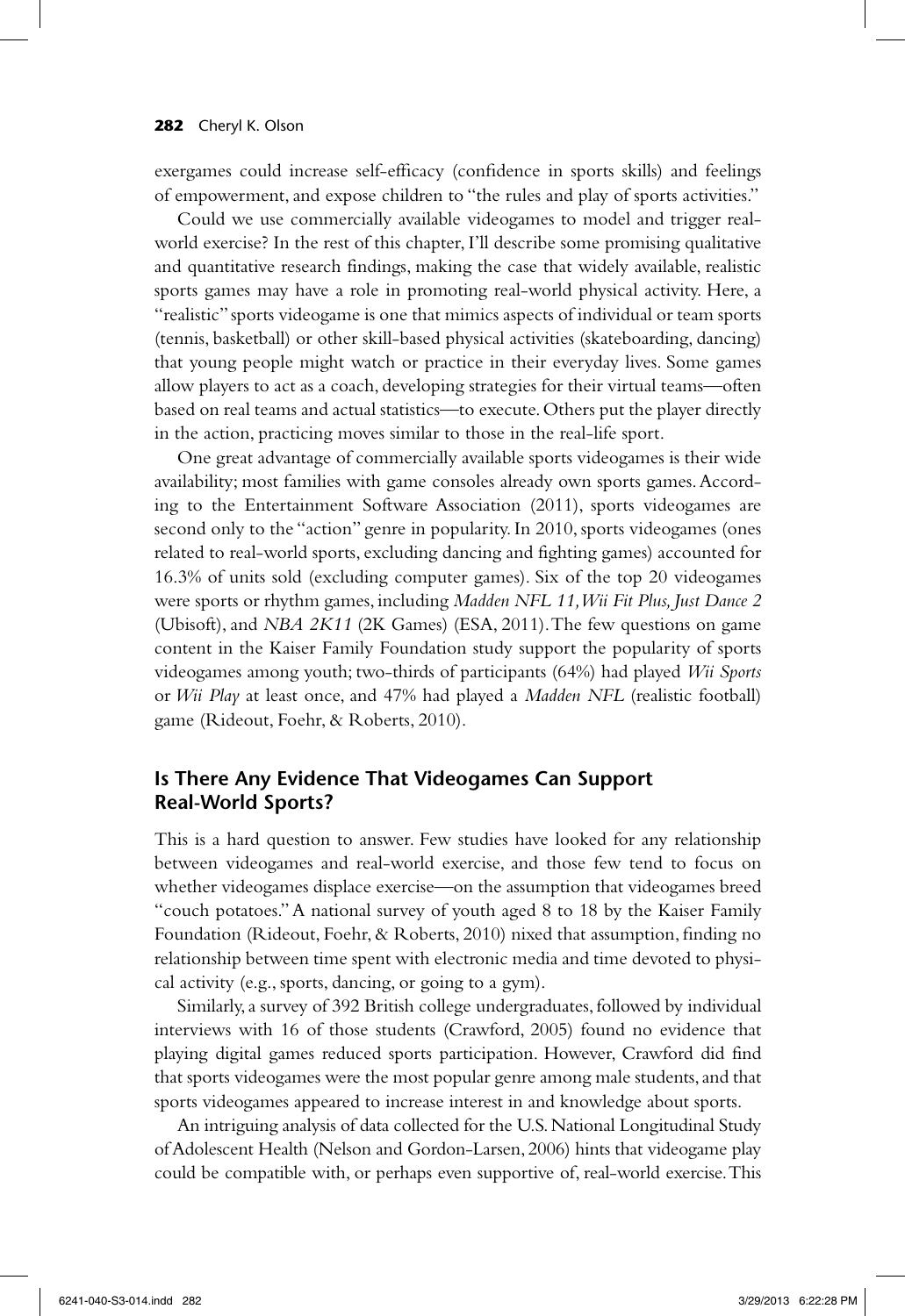nationally representative study of nearly 12,000 youths in grades 7 to 12 focused on possible links between teens' active and sedentary pursuits, and health risk behaviors (e.g., alcohol or cigarettes, unprotected sex, not wearing seat belts). Nelson and Gordon-Larsen identified seven non-overlapping groups of adolescents based on teen active/sedentary behavior patterns. Two of these groups were heavy videogame players; one also spent a lot of time watching television, but the other group had a "high frequency" of physical activity, such as skating, skateboarding, and bicycling. This group of "skater/gamers" along with a third group that played sports with their parents, were least likely to have low self-esteem. (Interestingly, skater/gamers were also more likely to work outside the home, do housework, and get at least eight hours of sleep per night.) Overall, teens who worked up a sweat at least five times a week were less likely to drink, smoke, or do other health-endangering things. Note that these data were collected between 1994 and 1996, before customizable "realistic" sports games were widely available.

# **Qualitative Research Supports a Link Between Sports Games and Real-World Sports**

To explore potential effects of various videogame play patterns on young adolescents, our research team at Massachusetts General Hospital's Center for Mental Health and Media (MGH) conducted a series of qualitative and quantitative studies in 2004–2005 with children attending seventh and eighth grade in public middle schools. The qualitative research involved focus groups with an ethnically and socioeconomically diverse sample of 42 young adolescent boys from the greater Boston area (Olson, Kutner, & Warner, 2008). Our initial emphasis was on the use, perceptions and potential influence of videogames with violent content. But in discussions of favorite games, social aspects of games, and game effects, references to sports came up repeatedly, unprompted.

For example:

- RESEARCHER: "How do you think you'd be spending your time if you weren't playing, if videogames did not exist?"
- ANTONIO: "Well, let's see. I wouldn't be playing any sports, so I'll say . . . I don't know."

RESEARCHER: "You really think you wouldn't be into sports without videogames?" ANTONIO: "Probably trying sports. But I wouldn't be as good as I am now, 'cause—" JARED: "Like, you would have no one to introduce you to all the moves, and practice."

Some boys said they were inspired by games to try new sports.

ERIC: "When I was younger, I only had Nintendo, and one of my favorites was the baseball game. And that's how I really got into baseball. I probably wouldn't have been so much in sports right now if I didn't play some of the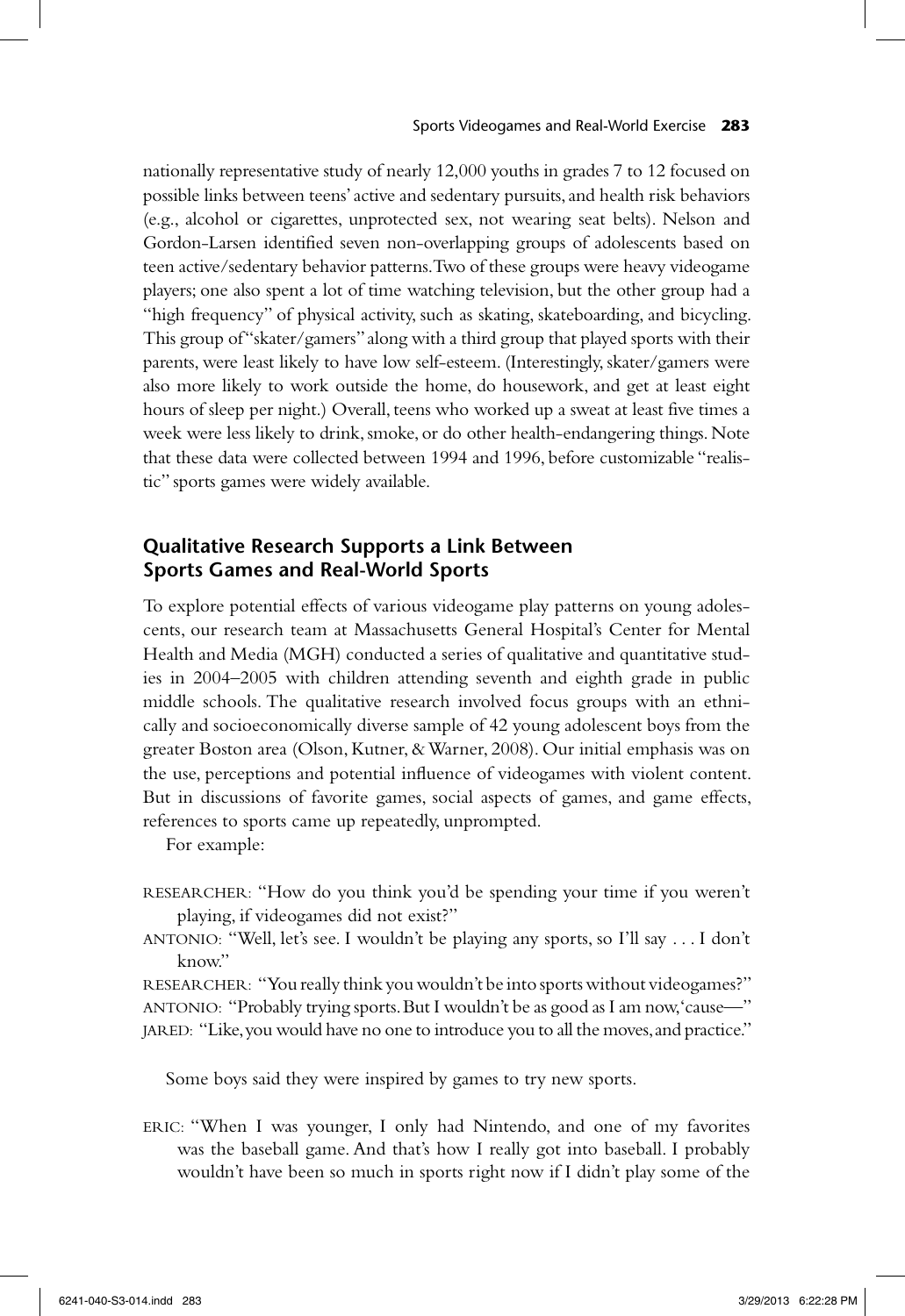videogames that I have."

- ANTONIO: "Like he said, like with the baseball, I would have been like that if I didn't play, like, basketball games and stuff, and football games, and other games and stuff."
- RESEARCHER: "So, playing these games made you more interested in doing reallife sports?"

ANTONIO: "It made me, made me motivated to go try out for sports and stuff." MATTHEW: "Yeah, that's definitely true."

NEIL: "Like, in the games that are real, like, which are mostly the sports games, like, you see them do, like, amazing plays, and like, then if you were to go outside and try them, and keep practicing that, like, you could get better so you can end, like, sometime later on in life, you could probably, possibly do that."

Other boys were motivated to try new sports moves. They tried to imitate physical activities they saw in the games they played. Some felt that playing sports games improved their real-life coordination and timing.

- JARED: "When I'm playing games, mostly sports games, I actually look into the sports. Like a roller-blading game that I play, Aggressive Inline, it showed me some cool tricks that you can do. . . . [My little brother and I] get in trouble 'cause we start jumping on the couches, imitating the people in the game. Then, my mom tells us to go outside and roller-blade, and then we try to imitate the tricks. I think that's how we get better and better, 'cause we actually want to be one of the people in the game."
- ANTONIO: "Like in basketball, if you see them do a fancy crossover, whatever, you want to learn how to do the same thing. . . . With this game I have called Street Hoops, I figured out how to do some of the moves. Still working on it."

Again, these focus groups were designed to look at the use and influence of violent videogame content, not at sports videogames. But comments like these point to serious potential for sports videogames to create and foster a general interest in sports, as well as motivate children to try new sports and to spend time practicing, improving their skills and confidence in ways that keep them engaged.

# **Quantitative Findings Regarding Sports Games and Physical Activity**

Our MGH quantitative research involved surveys of a diverse sample of 1,254 students attending grades 7 and 8 in Pennsylvania and South Carolina. (For more information on the sample and methods, see Olson et al., 2007 ). We assessed exposure to various types of game content (computer, console, or handheld) by asking subjects to list "five games that you have played a lot in the past six months."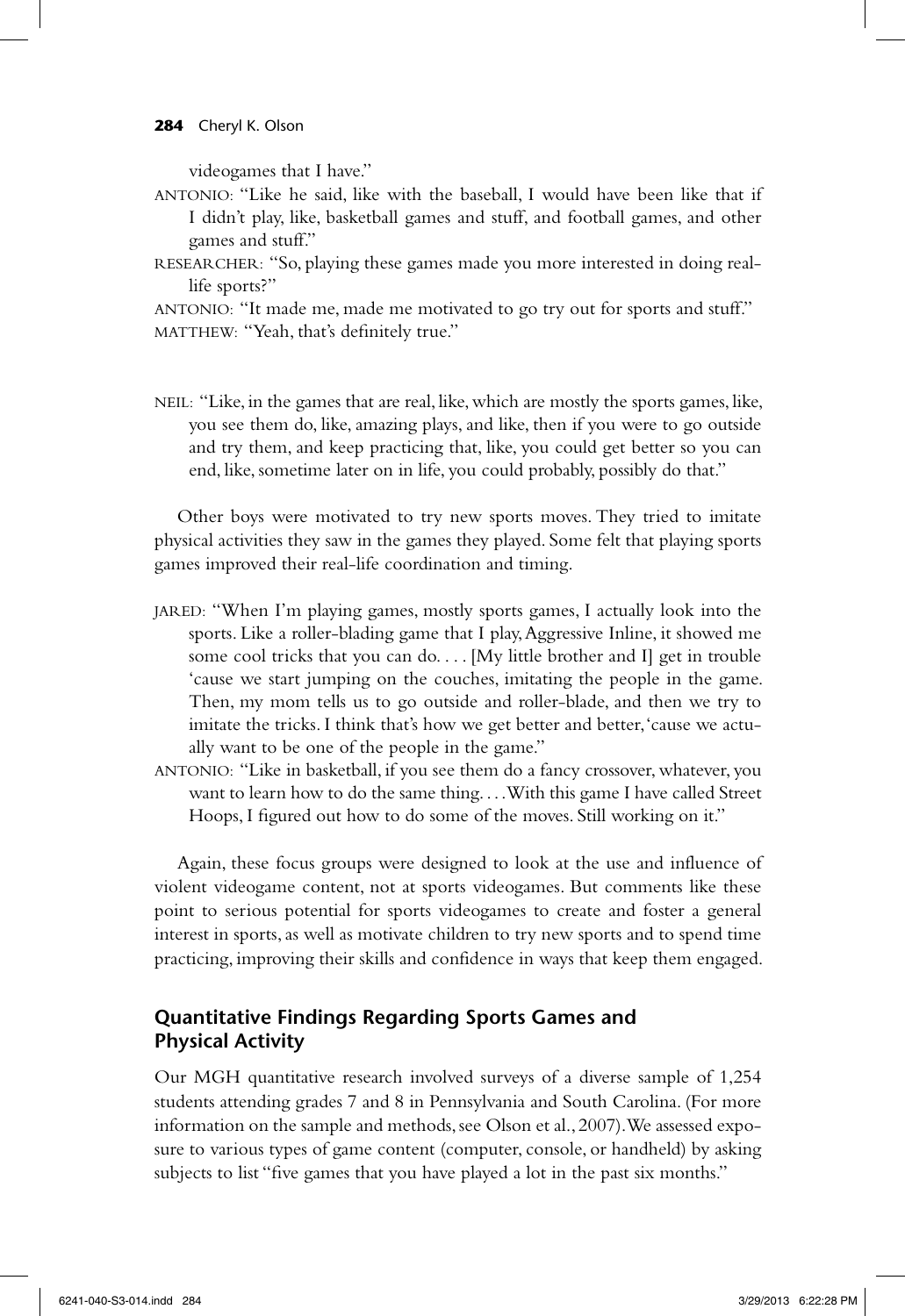Based on the focus group comments, we recoded our survey data, creating a new continuous variable based on the number of sports videogames that participants listed to assess exposure to sports content. We limited this category to games depicting realistic sports potentially accessible to young players, including (in alphabetical order) ATV racing, baseball, basketball, bicycling, boxing, dancing, football, golf, hockey, horse riding, martial arts, motocross, rollerblading, skateboarding, snowboarding, volleyball, and wrestling. Games with unrealistic representations of sports in a violent or sexualized context (such as *Def Jam Vendetta)* were excluded.

Table 1 shows the most-played realistic sports games for the overall sample, by gender; 73.6% of boys and 46.7% of girls included at least one sports game on their list of five frequently played games.

Our survey also included questions about time spent on a variety of activities during a typical week, including whether subjects "play sports, run, walk, swim or get other kinds of physical exercise." Boys reported engaging in more regular exercise (85.4% did so, for an average of 4 to 7 hours per week) compared to girls (77.6% did so, for 1 to 3 hours per week). Time spent on videogame play and physical activity for our sample are in line with measurements of similar age groups in other studies from the same time period (e.g., Roberts, Foehr & Rideout, 2005).

Neither game play in general, nor Mature-rated game play in particular, significantly predicted involvement in exercise for boys or girls. However, for boys, the number of realistic sports titles on their list of five frequently played games was positively correlated with time spent on real-world physical activities. We conducted hierarchical regression analyses to assess the predictive effects of game play in general and number of sports games played on activity involvement. We entered hours per week of videogame play in the first step, and number of sports games in the second step. For boys, more sports games played predicted more time involved in physical activity (R2 change = .041,  $F(1, 532) = 22.90$ ,  $p < .001$ ,  $B = .208$ ). However, this was not true for girls. (I'll discuss possible reasons for this difference later in the chapter.)

| <b>Game Series</b> | Boys  | <b>Game Series</b>         | Girls |
|--------------------|-------|----------------------------|-------|
| Madden*            | 31.5% | Tony Hawk                  | 8.7%  |
| $NBA**$            | 19%   | Dance Dance Revolution**** | 8.4%  |
| Tony Hawk***       | 15.4% | NBA                        | 7.4%  |
| $NFL*$             | 12%   | Madden                     | 5.4%  |
| $NCAA**$           | 11.8% | $SSX*****$                 | 4.3%  |

**TABLE 1** Percentage of Participants Who Played Popular Sports Games

*Note*: The lists of games in these series were collapsed; percentages reflect those participants who listed at least one game in the series.

\*Football; \*\*Basketball; \*\*\*Skateboarding; \*\*\*\*Dancing; \*\*\*\*\*Snowboarding.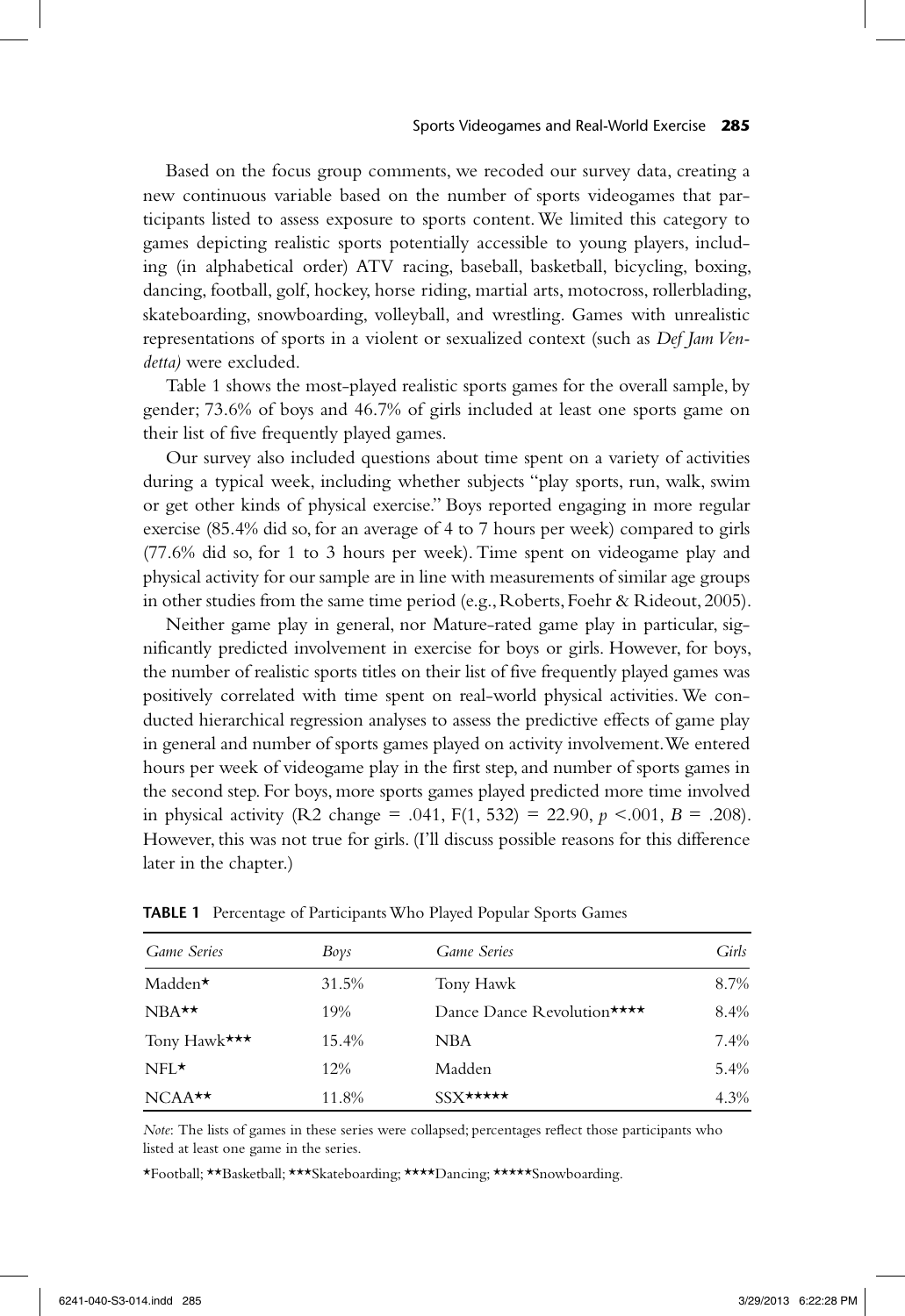This research appears to provide the first evidence that realistic sports games have the potential to support involvement in real-world physical activity.

## **Based on Research, What Factors Boost or Ding Real-World Exercise Participation for Boys and Girls?**

Based on other research about youth and physical activity, how might sports videogames act to influence sports participation? A number of researchers have studied factors that influence physical activity and how it changes during the course of childhood and adolescence. Sallis, Prochaska, and Taylor (2000) reviewed 108 studies of factors correlated with youth physical activity, and found a notable lack of consistency across studies. In the 54 studies of adolescents, a handful of related and modifiable variables came up in multiple studies, including an achievement orientation, perceived competence in the particular activity, intention to be active, sensation seeking (looking for physiological arousal, novelty, or excitement), community sports participation, opportunities to exercise, support from parents and other significant people, and siblings' physical activity level.

In the longitudinal study of over 12,000 American youth by Kahn et al. (2008), baseline factors associated with physical activity included athletic and social selfesteem (but not global self-esteem), trying to look like people in the media, and personal and perceived peer attitudes about body shape and fitness. Parent attitudes about exercise, and parent exercise level, were also important. Other factors cited by researchers that may be important influences on exercise include beliefs about whether peers are physically active, perceptions of peer expectations of one's own physical activity, and sharing physical activity with peers. However, more research is needed to see which of these factors can be used to predict changes in youth physical activity over time.

Studies consistently find lower sports and exercise participation in girls versus boys, but relatively few studies look at why this might be. This difference deserves more attention. Peer support, self-consciousness, self-confidence, and types of exercise options available may all play a role (Rees et al., 2006). In U.S. focus groups and interviews, both boys and girls tend to stereotype athletic girls as being overly aggressive "tomboys" ( Vu et al., 2006 ). A similar study found that girls are deterred by concerns about sweating, getting hurt, and otherwise being embarrassed, but are attracted to exercise by the desire to stay in shape (Grieser et al., 2006).

A 2011 review by Craggs, Corder, van Sluijs, and Griffin focused on reasons why children start or stop exercising, again finding problems with study quality and inconsistent results and measures. They concluded that getting physically active in early childhood, and having high levels of exercise self-efficacy, seemed to lessen the drop in activity typically seen in early adolescence. For older teens, high perceived control over one's behavior, social support for exercise, and selfefficacy were consistently linked to limiting the decline in activity.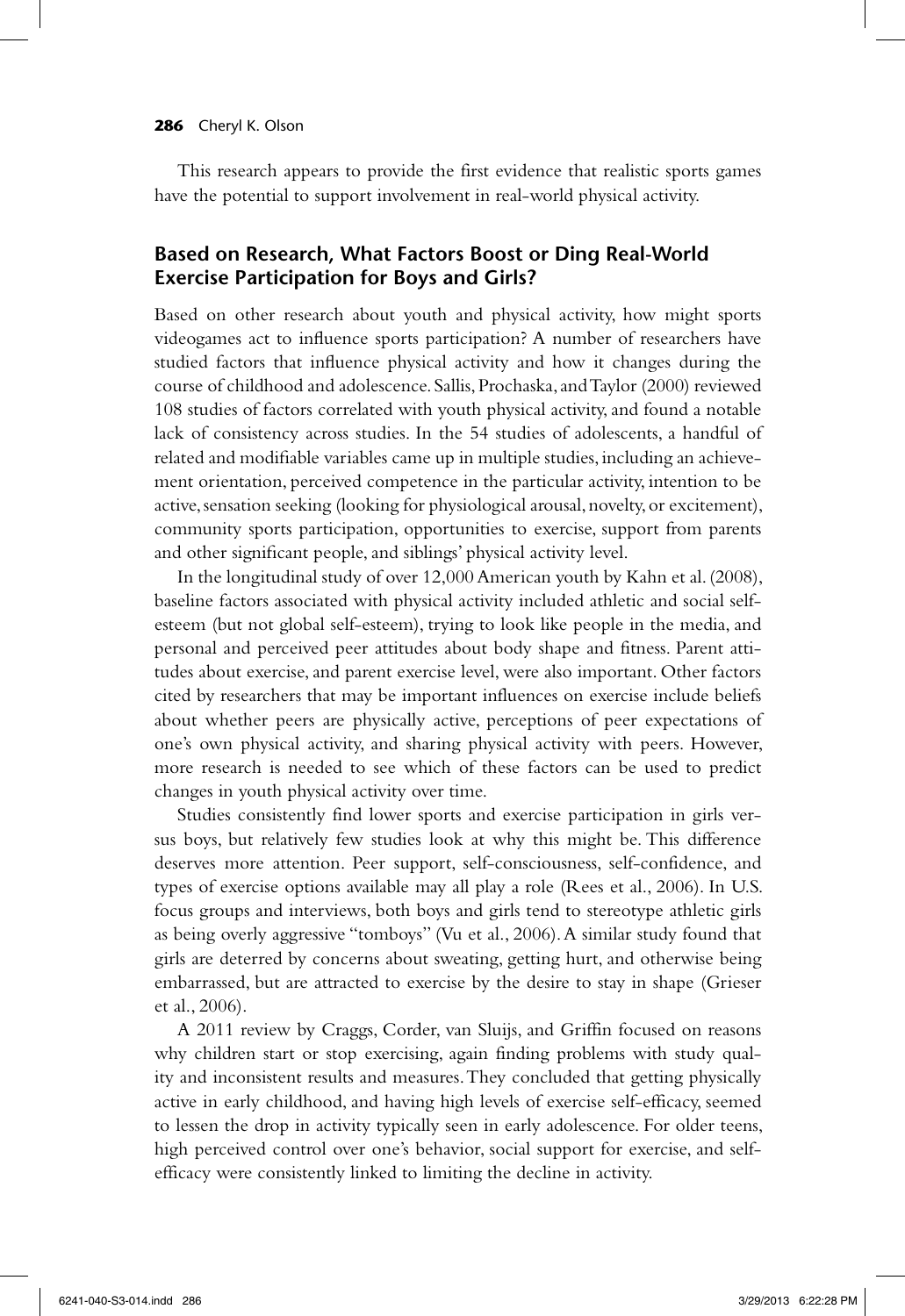Biddiss and Irwin (2010) made recommendations for designing more effective exergames, based on self-determination theory and principles of behavioral economics, which may also have relevance for using sports games to promote exercise. In the real world, children are able to choose which videogames they want to play, and whether to start playing. Biddiss and Irwin posit that enjoyment, mastery, and achievement predict whether people will start and stick with a particular behavior. They recommend that future active videogames (and interventions that use such games) emphasize player personal choice, appeal to a range of ages and interests (including young children, to form early habits and expectations), provide immediate positive reinforcement (e.g., fun to play, earn points) as well as long-term reinforcement (e.g., indicators of growth in skills and progress toward goals), and be low-cost and simple to be attractive alternatives to sedentary activities. They also encourage study of whether incorporating plot development and stories, as well as group play options, could help sustain enthusiasm.

Studies by Mueller and colleagues (e.g., Mueller et al., 2007) detail creative ways to play "sports over a distance," a.k.a. computer-supported collaborative sports, using sociability and competition as lures to physical activity. A review of research on barriers that prevent adolescents from exercising (Rees et al., 2006) reinforces the importance of choices, social aspects, fun, and easy access.

Cox, Smith, and Williams (2008) conducted a two-year study of factors affecting middle-school students' physical activity in and out of school, with the goal of helping physical education teachers encourage more free-time exercise. They stressed the importance of perceived competence at sports; perceived autonomy (having a say in what kinds of physical activities to do); relatedness, or feeling connected to others (in this case, other gym class members); self-determined motivation (exercising because it's fun and personally important, versus exercising to avoid being yelled at or feeling guilty); and enjoyment (having fun playing games in P.E. class). When modeling the results, the authors concluded that competence, autonomy, and relatedness support motivation and promote greater enjoyment. They suggest that physical educators who want to increase student activity focus on enhancing students' perceived autonomy and feeling of social connection to boost self-determined motivation.

# **Given All This: How Might We Use Commercially**  Available Sports Videogames to Influence These Variables, **and Help Our Kids Get Healthy?**

Sports videogames incorporate many of the above factors. They are exciting and fun; provide a large and expanding range of choices for all ages; are accessible, lowcost, and not overly difficult to learn; provide opportunities to socialize, compete, and receive reinforcement from peers; and offer immediate gratification as well as ongoing challenge and feedback on progress over time. Our research on young adolescents, as well as other studies of game play motivations (see Olson, 2010),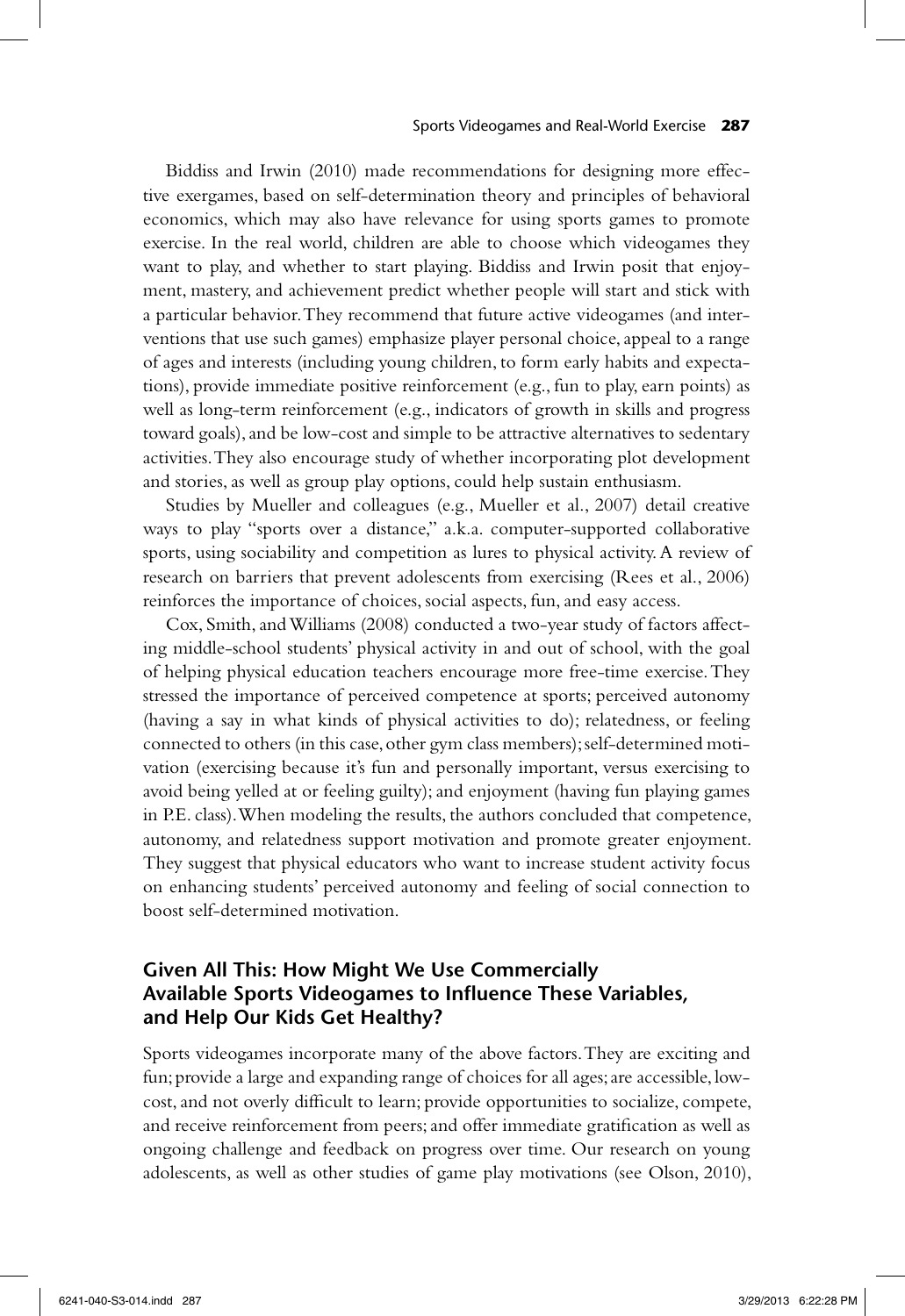found that videogame play is often a focus for social activity, especially for boys. Competition, challenge, and the opportunity to master skills are each important motivators for gaming.

Sports videogames also offer the chance to "interact" with and imitate admired role models. The lack of a significant association between girls' sports videogame play and exercise/sports participation in our studies may reflect the fact that at the time of the study, sports videogame characters—especially in popular team-sport games were overwhelmingly male. (Another potential limiting factor on the influence of sport-related games on girls' physical activity is the comparatively small amount of time girls spent on electronic game play. In our sample, roughly one-third of girls who played videogames typically did so for less than an hour per week.)

Crawford (2005) found that female undergraduates who played sports-related games were more likely than males to choose games less associated with one gender, including multi-sport games (such as track and field or skiing), and nonteam-based games (such as golf and skateboarding), which sometimes allowed players to play as female characters.

Choices for game character customization are now much more varied and complex. In many games for the Nintendo Wii console, such as *Wii Sports* and *Wii Fit* games, players create a cartoon-like avatar called a Mii, which performs activities onscreen. Your Mii can be male or female, with a range of customizable physical characteristics. This personalization may attract children whose physical characteristics are not typically represented in sports videogames. More recent games, such as EA Sports soccer, tennis, and golf games (for Xbox 360 and PS3 consoles, and personal computers), take customization a step further, allowing a player to upload a photo of his or her own face to create a realistic-looking, digitally customized playable character (see http://www.easports.com/gameface).

Crawford and Gosling (2005) noted that sports games in the early years of the twenty-first century were not marketed toward female players. This has changed dramatically in recent years. For example, in 2011, a 14-year-old ice and videogame hockey player, Lexi Peters, wrote to Electronic Arts complaining of the lack of female characters in their popular *NHL* game series (ABC News, 2011). EA responded by using photos of her to create a default customizable female character for *NHL 12.*

Boys in focus groups described feeling motivated by the ability to customize their player's appearance and abilities, and by creating a link to real teams or players they admire. For example:

JARED: "Yeah, like, say if you were good at lay-ups. You would put your lay-ups to a certain level [in your game character]. Like, you wouldn't put it all the way up, cause you know that you are not that good. You would actually want to try to be like you, but you can make the facial appearance and the body appearance, you can put your own jersey. Like, say, the Los Angeles Lakers, you can actually put your person on that team.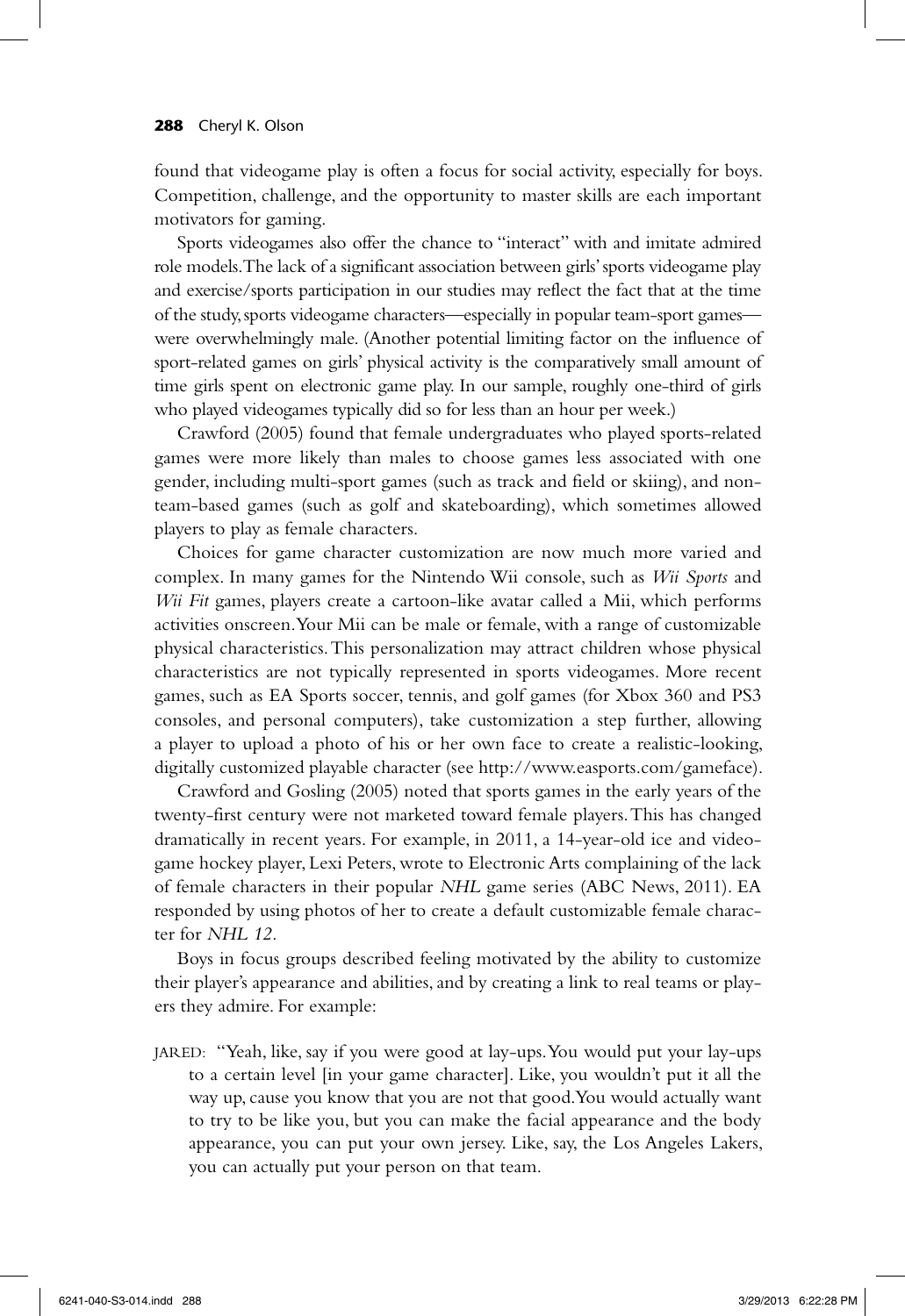RESEARCHER: "What do you like with that? How is that a good thing?"

- JARED: "It makes you think you can actually be in the NBA, like you actually have a chance."
- MATTHEW: "So it gives you, like, a goal to reach. . . . It's good to have goals so when you play games, you can put yourself into the games so you're like, 'Okay, I'm going through this all day. I'm going to try my hardest. I'm not going to let anything stop me.'"

And unlike most exergames, sports games have the potential for motivating through narratives. Baranowski, Buday, Thompson, and Baranowski (2008) wrote about the potential of videogame stories for health promotion, noting the power of story to capture attention, motivate and emotionally engage the player, and citing research that learning in a fantasy context improves knowledge transfer. Other researchers (e.g., Schneider et al., 2004) have described the power of story and identification with game characters to increase immersion and involvement which could translate into a greater desire to carry a realistic sports-game scenario into real-world playful exercise.

Self-efficacy related to exercise, or feeling confident in one's ability to learn and do well at a sport, came up repeatedly in research reviews as an important factor in starting and sticking with physical activity<sup>1</sup> The focus group comments above suggest that sports videogames inspire a feeling of "I can do this" that encourages real-world imitation of sports moves. We need to know more about this. Aside from some research showing benefits of action videogames on visualspatial skills, we know little about whether videogames can teach skills that are directly transferable to real-world sports or other physical activity (Staiano and Calvert, 2011 ). Our MGH videogame survey did find that "I like the challenge of figuring the game out" was a common motivator for both boys and girls. Interactive games are an ideal way to test new behaviors and roles in a safe environment and build an empowering sense of mastery.

# **Where Do We Go from Here? Suggestions for Additional Research**

This chapter raises more questions than it offers answers. To confirm that commercially available sports videogames have the potential to offer meaningful health benefits for children—and before we can think about using those games deliberately to help more kids happily form exercise habits—we need to know much more about the players and the games.

First, we need basic "epidemiological" data: the who, what, when, where, and whys of sports videogame play. For example, what do we know about those preteens and teens who are already playing realistic sports or dance games, and those who aren't? What got those players interested in sports videogames? Given what we know about the attractions of videogames in general, we might look at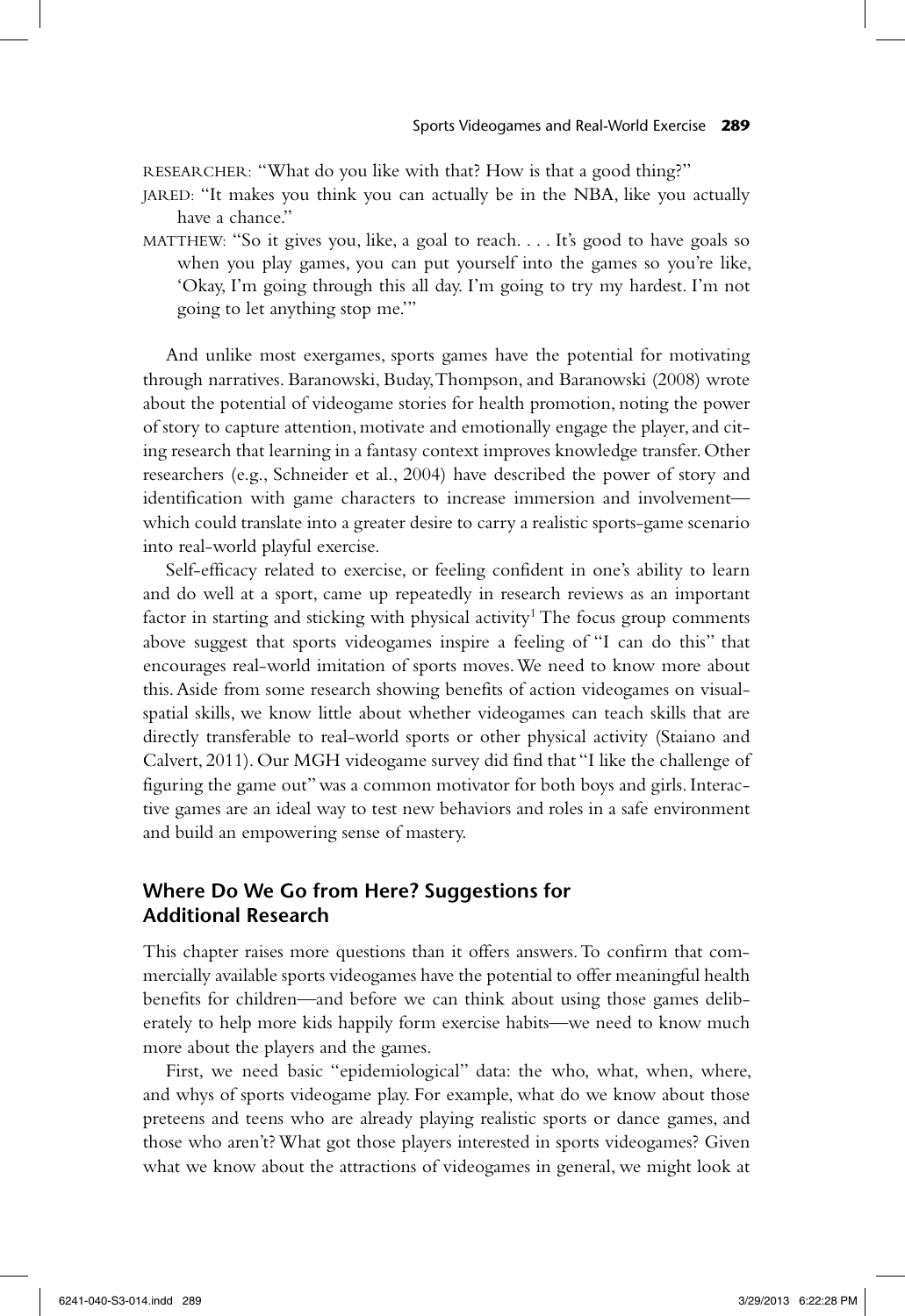motivations such as being sociable, the challenge of competing and winning, and the opportunity for creative expression. Another "who" question is, who introduced players to sports videogames, and with whom do they typically play (e.g., alone, with an older sibling, a parent, or group of same-gender friends)?

An important "when" question: At what age did sports videogame players typically start engaging with these games? Different games, and different co-players, may be more appealing to different age groups.<sup>2</sup> We know that the early teens is a critical period when sports participation starts to decline; does that suggest an important time window when exposure to sports videogame play could change that trajectory? Is exposure to the idea of sports videogames as a fun way to spend time important for younger kids, and the chance to practice skills or compete critical for older teens?

Moving on to "where": We've seen evidence that children are more likely to use "exergames" in social settings at gyms than alone at home. Does the setting of realistic sports game play make a difference? For example, does having immediate access to a basketball hoop in the driveway or down the block make a basketball videogame more likely to motivate exercise?

More qualitative studies with children can help answer important "why" questions. For example, we can build on the research described earlier in this chapter to understand why and how children feel that a videogame helps them gain mastery over the sport in real life. We've already speculated about why girls typically get less exercise than boys. Now that some sports videogames are aimed at both genders, there is more opportunity to see what types and features of games might especially encourage girls to be physically active. For example, might girls be motivated by different sports than boys? Perhaps some are more likely to find inspiration in skateboarding or dance than traditional team sports. As we've seen, there's at least anecdotal evidence that encouraging the trend toward female playable game characters in the mix might make a difference.

We've also seen that although sports videogames are a very popular genre, many young teenagers never play them. Why are some children not attracted to sports videogames? Is there something about the way they are advertised or packaged that nonplayers interpret as signaling, "This game is not for you?" Are there aspects of gameplay that could be made less confusing or discouraging to newbies—perhaps by adding a humorous tutorial for absolute beginners? We also need research on why boys and girls might *try* sports videogames (and related realworld sports) but not make them a habit.

Once we know more about these basics, we can start to collect evidence that sports videogames really can have the hoped-for effects described in this chapter. We need quantitative studies to confirm whether exposure to age- and interest-appropriate sports videogames can lead children to try a new sport, or to increase their weekly hours of exercise. We also need studies to show whether sports videogames can lead to gains in skills specific to a sport, or that translate across sports.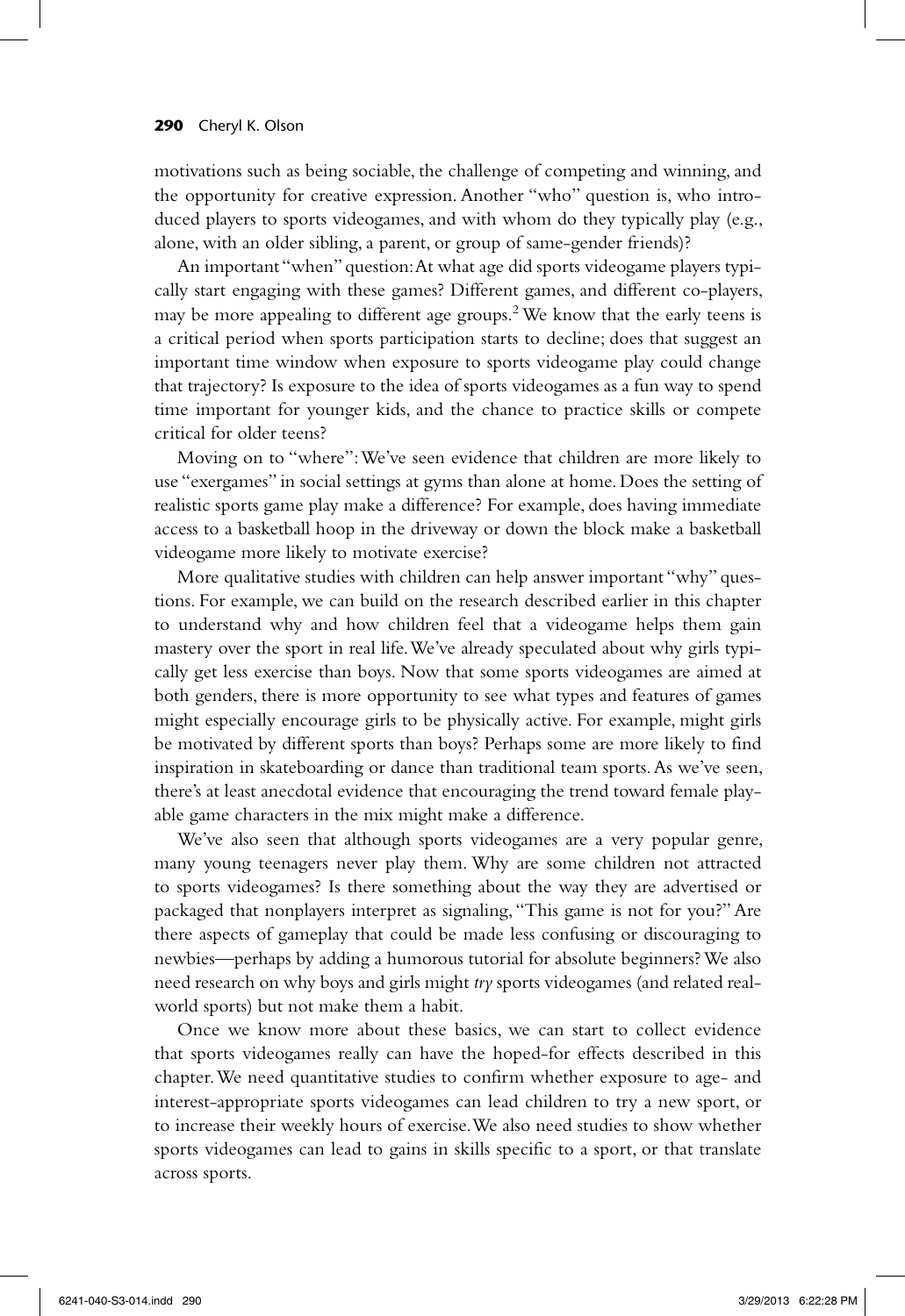# **Can Researchers and Game Developers Collaborate to Help Each Other and Help Our Kids?**

With this proof-of-concept evidence in hand, we can start to look at ways to manipulate some of the motivating factors discussed earlier. How might game developers tweak the features of sports videogames to increase their appeal and boost their ability to motivate exercise? 3 What might parents, physical education teachers, and coaches say or do to encourage children's interest in sports games? Can researchers or developers provide guidelines to help parents and coaches choose games most likely to get children of various ages, interests, or health conditions (including overweight children or those with developmental delays) to try, or stick with, new sports?

Researchers might consult game developers on ways to apply state-of-the-art knowledge to make sports videogames more motivating. This might include:

- the idea of self-efficacy, and how to encourage it around specific sports skills;
- aspects of a sports videogame that could influence expectations about participating in the real-world sport, such as players' beliefs about how much fun a sport or activity would be; how peers or parents would view them if they played that sport; how physical activity would affect their health, body, or appearance; and how to manage temporary discomfort or injuries;
- ways to change children's views about whether a sport is "for someone like me," such as providing role models that a range of children can relate to and want to be like; and
- adding elements to the game that implicitly or explicitly encourage players to try strategies or moves from the game in the real world.

An important next step is to open a dialogue between sports videogame designers, researchers, and players, to share ideas and spread best practices. It's not clear whether commercial game developers are aware of the potential power of their creations. Without compromising sales (and perhaps even enhancing them), they have the power to make a significant difference in the health of generations of youth, by showing them the fun, challenge, and social rewards of sports and exercise. Given the urgent need to get kids moving, this is a golden opportunity to highlight benefits of videogames and improve the image of the industry.

## **Notes**

- 1. See Klimmt and Hartmann [2006] for a review of self-efficacy as it relates to videogame play.
- 2 . Think about games such as *Backyard Baseball* for younger children [Humongous Entertainment].
- 3 . E.g., more real athletes as role models, emotionally engaging characters or stories, detailed and realistic depictions of sports moves, opportunities to test strategies or "manage" a team, or customization options.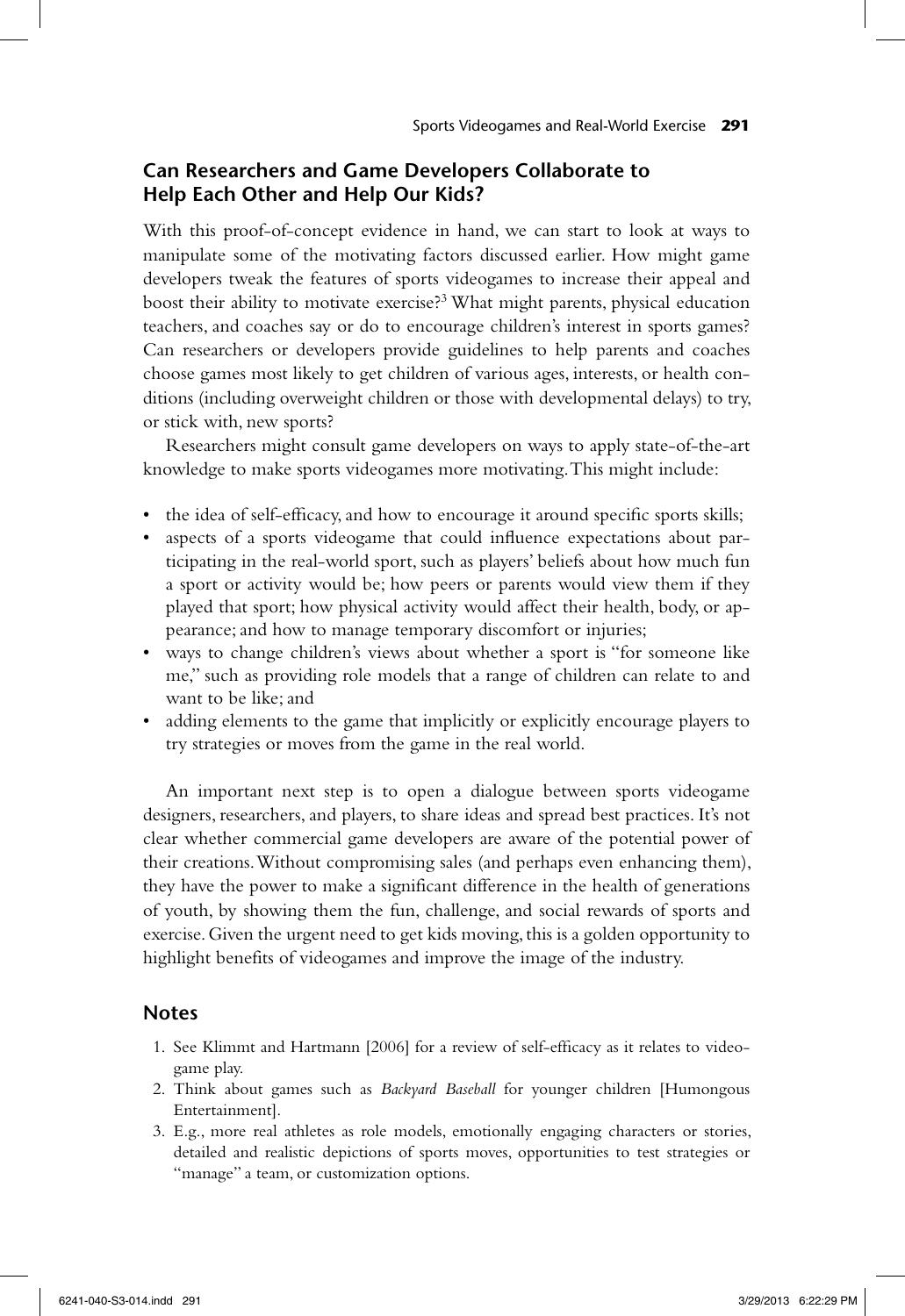## **References**

- ABC News website. (2011, November 21). *14-year-old girl becomes female face of NHL video game.* http://abcnews.go.com/blogs/technology/2011/11/14-year-old-girl-becomesfemale-face-of-nhl-video-game/
- Ballas, P. (2010, August 17). "Opinion: Why videogames need exercise ratings," *Wired* magazine.
- Baranowski, T., D. Abdelsamad, J. Baranowski, , T. M. O'Connor, D. Thompson, A. Barnett, et al. (2012). "Impact of an active video game on healthy children's physical activity," *Pediatrics*, 129: e636-e642.
- Baranowski, T., R. Buday, D. I. Thompson, & J. Baranowski. (2008). "Playing for real: Video games and stories for health-related behavior change," *American Journal of Preventive Medicine,* 34(1): 74–82.
- Bell, J., V. W. Rogers, W. H. Dietz, C. L. Ogden, C. Schuler, & T. Popovic. (2011). "CDC Grand Rounds: Childhood obesity in the United States," *Morbidity and Mortality Weekly Report* 60: 42–46.
- Best, J. R. (2010). "Effects of physical activity on children's executive function: Contributions of experimental research on aerobic exercise," *Developmental Review,* 30: 331–51.
- Biddiss, E., & J. Irwin. (2010). "Active video games to promote physical activity in children and youth: A systematic review," Archives of Pediatrics and Adolescent Medicine, 164: 664–72.
- Chin, A., M. J. Paw, W. M. Jacobs, E. P. Vaessen, S. Titze, & W. van Mechelen. (2008). "The motivation of children to play an active video game," *Journal of Science and Medicine in Sport,* 11: 163–66.
- Cox, A. E., A. L. Smith, & L. Williams. (2008). "Change in physical education motivation and physical activity behavior during middle school," *Journal of Adolescent Health,* 43: 506–13.
- Craggs, C., K. Corder, E. M. F. van Sluijs, & S. J. Griffin.  $(2011)$ . "Determinants of change in physical activity in children and adolescents: A systematic review," *American Journal of Preventive Medicine,* 40(6): 645–58.
- Crawford, G. (2005). "Digital gaming, sport and gender," *Leisure Studies,* 24(3): 259–70.
- Crawford, G., & V. Gosling. (2005). "Toys for boys? Women's marginalization and participation as digital gamers," *Sociological Research Online* 10(1) <http://www.socresonline.org. uk/10/1/crawford.html>.
- Eaton, D. K., L. Kann, S. Kinchen, S. Shanklin, J. Ross, J. Hawkins, et al. (2010). "Youth risk behavior surveillance—United States, 2009," *Morbidity and Mortality Weekly Report,* 59: SS-5.
- Entertainment Software Association (2011). Essential facts about the computer and video game industry. http://www.theesa.com/facts/pdfs/VideoGames21stCentury\_2010.pdf
- Grieser, M., M. B. Vu, A. L. Bedimo-Rung, D. Neumark-Sztainer, J. Moody, D. R. Young, & S. G. Moe. (2006). "Physical activity attitudes, preferences and practices in African American, Hispanic and Caucasian girls," *Health Education & Behavior,* 33: 40–51.
- Guy, S., A. Ratzki-Leewing, & F. Gwadry-Sridhar. (2011). "Moving beyond the stigma: Systematic review of video games and their potential to combat obesity," *International Journal of Hypertension, 2011* (13 pages). <http://www.hindawi.com/journals/ ijht/2011/179124/>
- Kahn, J. A., B. Huang, M. W. Gillman, A. E. Field, S. B. Austin, et al. (2008). "Patterns and determinants of physical activity in U.S. adolescents," *Journal of Adolescent Health,* 42: 369–77.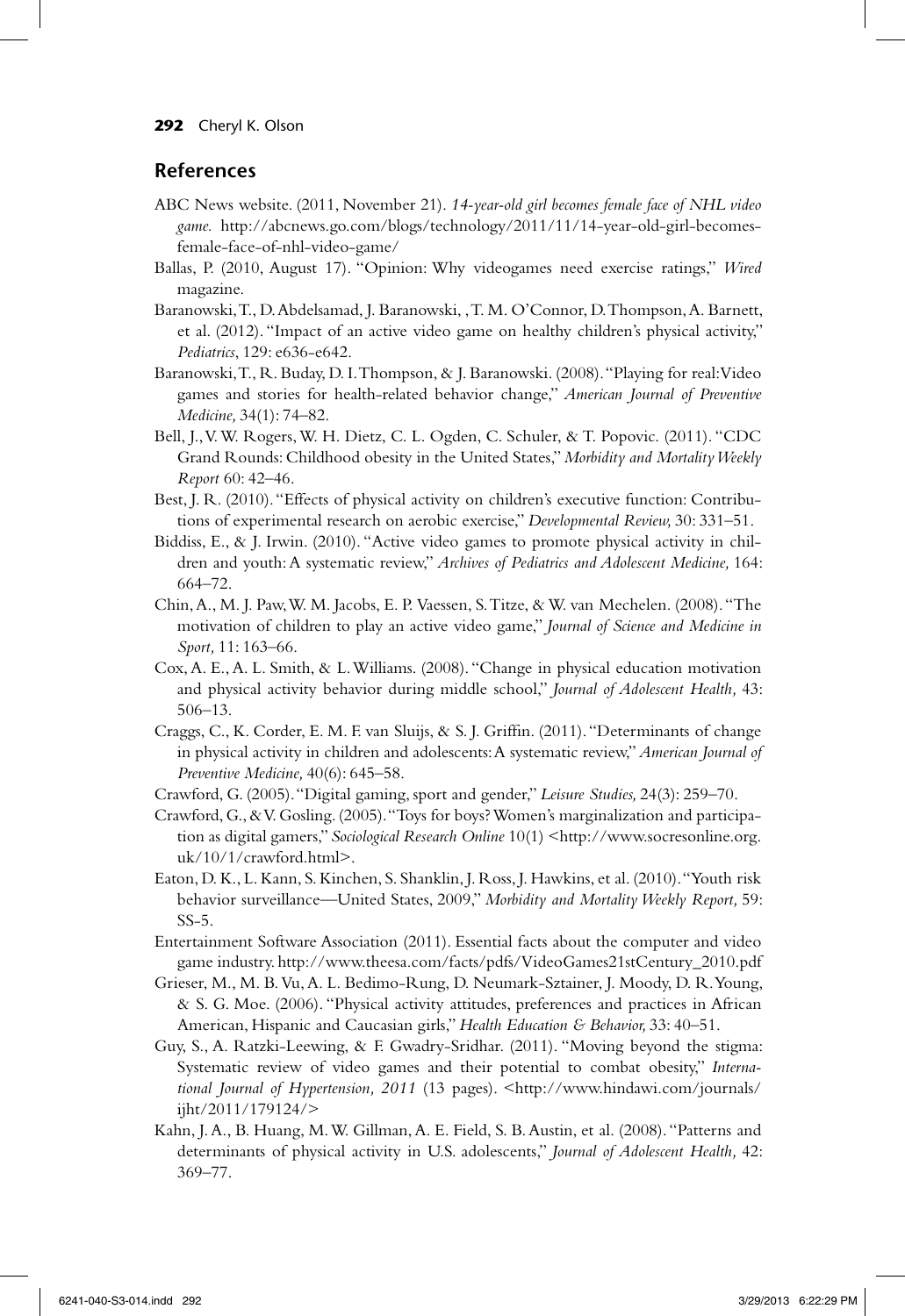- Klimmt, C., & T. Hartmann.  $(2006)$ . "Effectance, self-efficacy, and the motivation to play computer games." In P. Vorderer & J. Bryant (Eds.), *Playing video games: Motives, responses, and consequences*. Mahwah, NJ: Lawrence Erlbaum Associates, 143-77.
- Kutner, L. A., C. K. Olson, D. E. Warner, & S. M. Hertzog. (2008). "Parents' and sons' perspectives on video game play: A qualitative study," *Journal of Adolescent Research,* 23: 76–96.
- Maniccia, D. M., K. K. Davison, S. J. Marshall, J. A. Manganello, & B. A. Dennison. (2011). "A meta-analysis of interventions that target children's screen time for reduction," *Pediatrics* 128: e193-e210.
- Mark, R., R. E. Rhodes, D. E. R. Warburton, & S. S. D. Bredin. (2008). "Interactive video games and physical activity: A review of the literature and future directions," *Health & Fitness Journal of Canada,* 1: 14–24.
- Marshall, S. J., S. J. H. Biddle, T., Gorely, N. Cameron, & I. Murdey. (2004). "Relationships between media use, body fatness and physical activity in children and youth: a metaanalysis," *International Journal of Obesity* 28: 1238–1246.
- Mueller, F., G. Stevens, A. Thorogood, S. O'Brien, & V. Wulf. (2007). "Sports over a distance," *Personal and Ubiquitous Computing,* 11: 633–645.
- Nelson, M. C., & P. Gordon-Larsen. (2006). "Physical activity and sedentary behavior patterns are associated with select adolescent health risk behaviors," *Pediatrics,* 117(4): 1281–90.
- Ogden, C. L., M. D. Carroll, L. R. Curtin, M. M. Lamb, & K. M. Flegal. (2010). "Prevalence of high body mass index in US children and adolescents, 2007–2008," *Journal of the American Medical Association* 303(3): 242–49.
- Olson, C. K. (2010). Children's motivations for video game play in the context of normal development. *Review of General Psychology, 14:*180–187.
- Olson, C. K., L. A. Kutner, D. E. Warner, J. B. Almerigi, L. Baer, A. M. II Nicholi, & E. V. Beresin. (2007). "Factors correlated with violent video game use by adolescent boys and girls," *Journal of Adolescent Health,* 41: 77–83.
- Olson, C. K., L. A. Kutner, & D. E. Warner. (2008). "The role of violent video game content in adolescent development: Boys' perspectives," *Journal of Adolescent Research,* 23: 55–75.
- Rees, R., J. Kavanagh, A. Harden, J. Shepherd, G. Brunton, S. Oliver, & A. Oakley. (2006). "Young people and physical activity: A systematic review matching their views to effective interventions," *Health Education Research,* 21: 806–25.
- Rideout, V. J., U. G. Foehr, & D. F. Roberts. (2010). *Generation M<sup>2</sup>: Media in the lives of 8- to 18-year-olds.* Menlo Park, CA: Kaiser Family Foundation.
- Roberts, D. F., U. G. Foehr, & V. Rideout. (2005). *Generation M: Media in the lives of 8–18 year-olds.* Menlo Park, CA: Kaiser Family Foundation.
- Sallis, J. F. (2011). "Potential vs. actual benefits of exergames," Archives of Pediatrics and Ado*lescent Medicine,* 165: 667–68.
- Sallis, J. F., J. J. Prochaska, & W. C. Taylor. (2000). "A review of correlates of physical activity of children and adolescents," *Medicine & Science in Sports & Exercise,* 32: 963–75.
- Schneider, E. F., A. Lang, M. Shin, & S. D. Bradley. (2004). "Death with a story: How story impacts emotional, motivational and physiological responses to first-person shooter video games," *Human Communication Research,* 30: 361–75.
- Staiano, A. E., & S. L. Calvert. (2011). "Exergames for physical education courses: Physical, social and cognitive benefits," *Child Development Perspectives*, 5: 93-98.
- Strong, W. B., R. M. Malina, C. J. R., Blimkie, S. R. Daniels, R. K. Dishman, B. Gutin, et al. (2005). "Evidence-based physical activity for school-aged youth," *Journal of Pediatrics,*  146: 732–37.